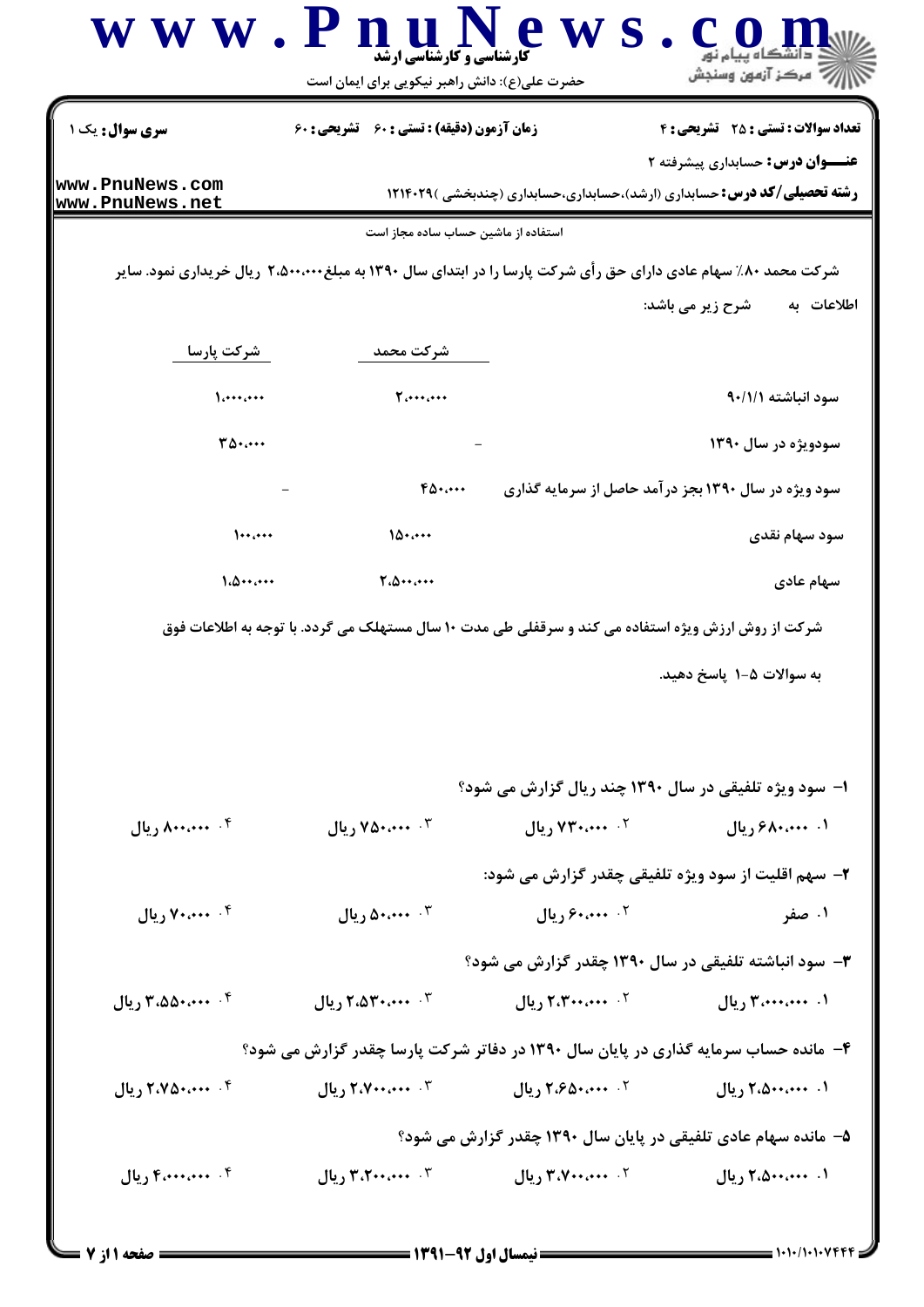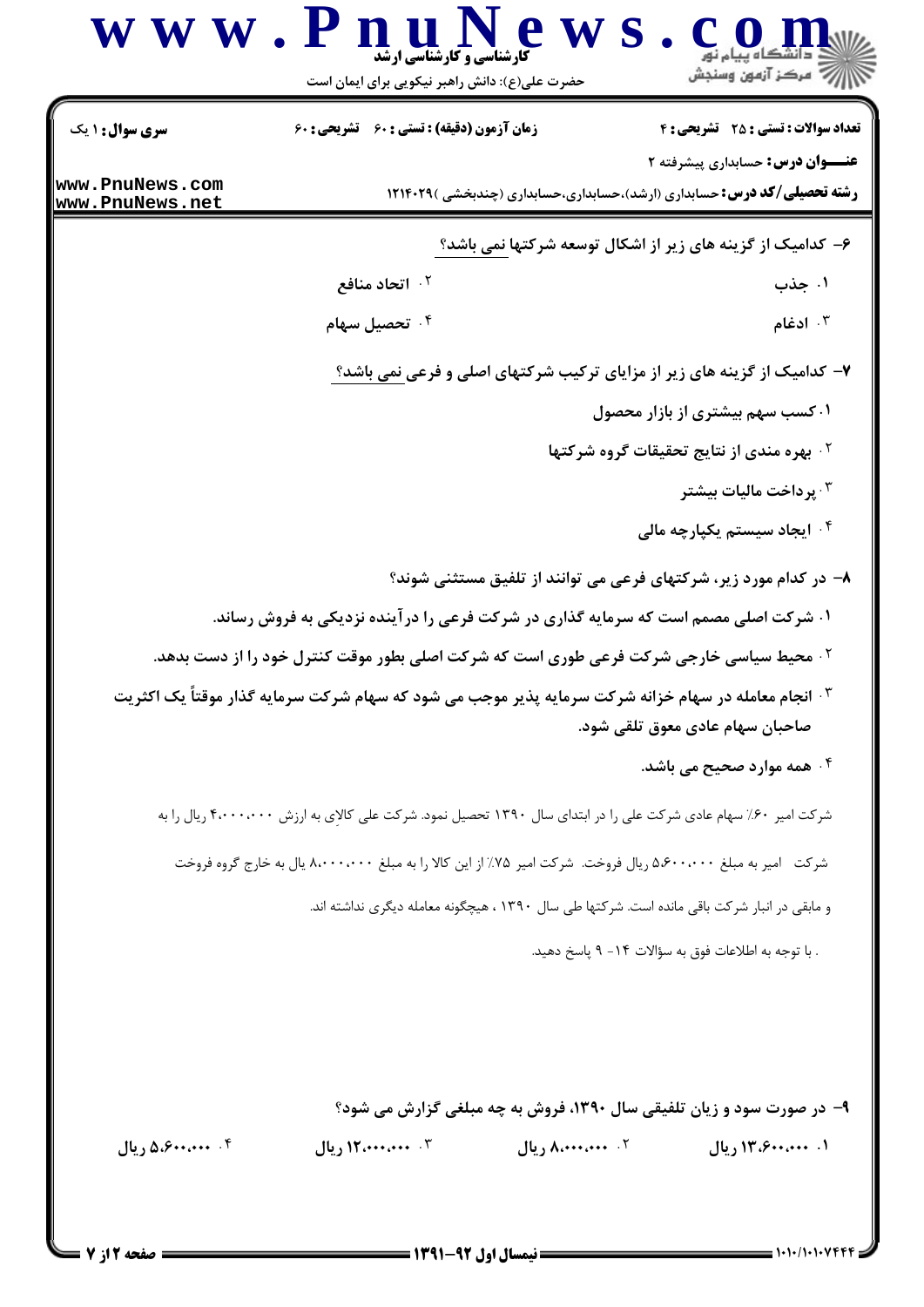| <b>سری سوال :</b> ۱ یک             | زمان آزمون (دقیقه) : تستی : 60 ٪ تشریحی : 60                                                                             |                                                                                | <b>تعداد سوالات : تستی : 25 ۔ تشریحی : 4</b>                                                                                                                                        |  |
|------------------------------------|--------------------------------------------------------------------------------------------------------------------------|--------------------------------------------------------------------------------|-------------------------------------------------------------------------------------------------------------------------------------------------------------------------------------|--|
| www.PnuNews.com<br>www.PnuNews.net | <b>عنـــوان درس:</b> حسابداری پیشرفته ۲<br><b>رشته تحصیلی/کد درس:</b> حسابداری (ارشد)،حسابداری،حسابداری (چندبخشی )۲۱۴۰۲۹ |                                                                                |                                                                                                                                                                                     |  |
|                                    | <b>۱۰- در صورت سود وزیان تلفیقی سال ۱۳۹۰، بهای تمام شده کالای فروش رفته به چه مبلغی گزارش می شود؟</b>                    |                                                                                |                                                                                                                                                                                     |  |
| ۰۴ منه ۳،۰۰۰،۰۰۰ ریال              | ۰۳ میلی ۱۰،۰۰۰٬۰۰۰ ریال                                                                                                  | ۰۲ ۴،۲۰۰،۰۰۰ ریال                                                              | ۰۱ ۴٬۰۰۰٬۰۰۰ ریال                                                                                                                                                                   |  |
|                                    |                                                                                                                          | <b>۱۱- سود ویژه تلفیقی سال ۱۳۹۰، به چه مبلغی گزارش می شود؟</b>                 |                                                                                                                                                                                     |  |
| ۰۴ منه ۲،۴۰۰،۰۰۰ ریال              | ۰۳ میله ۱،۶۰۰٬۰۰۰ ریال                                                                                                   | ۰۲ میلی ۵،۰۰۰،۰۰۰ ریال                                                         | ۰۱. ۴،۵۲۰،۰۰۰ ریال                                                                                                                                                                  |  |
|                                    |                                                                                                                          | ۱۲- موجودی کالای پایان سال ۱۳۹۰ ، در ترازنامه تلفیقی به چه مبلغی گزارش می شود؟ |                                                                                                                                                                                     |  |
| ۰۴ منه ۲،۴۰۰،۰۰۰ ریال              | ۰۳ میله ۱،۱۶۰٬۰۰۰                                                                                                        | ۰۲ ۱٬۴۰۰٬۰۰۰ ریال                                                              | ۰۱ میلی ۱٬۰۰۰٬۰۰۰ ریال                                                                                                                                                              |  |
|                                    | ۱۴- در صورتیکه کالای باقیمانده سال قبل در سال ۱۳۹۱، به فروش نرود، در ثبت حذفی کاربرگ سال ۱۳۹۱، کدام گزینه صحیح           |                                                                                | ۰۱ سود انباشته اول دوره ۴۰۰،۰۰۰ ریال بدهکار<br><sup>۲</sup> ۰ حقوق اقلیت ۱۶۰،۰۰۰(ریال بدهکار<br>۰۳ موجودی کالا ۴۰۰،۰۰۰ ریال بستانکار<br>۰۴ فروش ۱،۴۰۰،۰۰۰ ریال بستانکار<br>می باشد؟ |  |
|                                    |                                                                                                                          |                                                                                | ۰۱ سود انباشته اول دوره ۴۰۰،۰۰۰ ریال بدهکار                                                                                                                                         |  |
|                                    |                                                                                                                          |                                                                                | <sup>۲.</sup> موجودی کالا ۴۰۰،۰۰۰ ریال بستانکار                                                                                                                                     |  |
|                                    |                                                                                                                          | ۰۳ بهای تمام شده کالای فروش رفته ۴۰۰،۰۰۰ ریال بستانکار                         |                                                                                                                                                                                     |  |
|                                    |                                                                                                                          |                                                                                | ۰۴ فروش ۱،۴۰۰،۰۰۰ ریال بستانکار                                                                                                                                                     |  |
|                                    |                                                                                                                          |                                                                                |                                                                                                                                                                                     |  |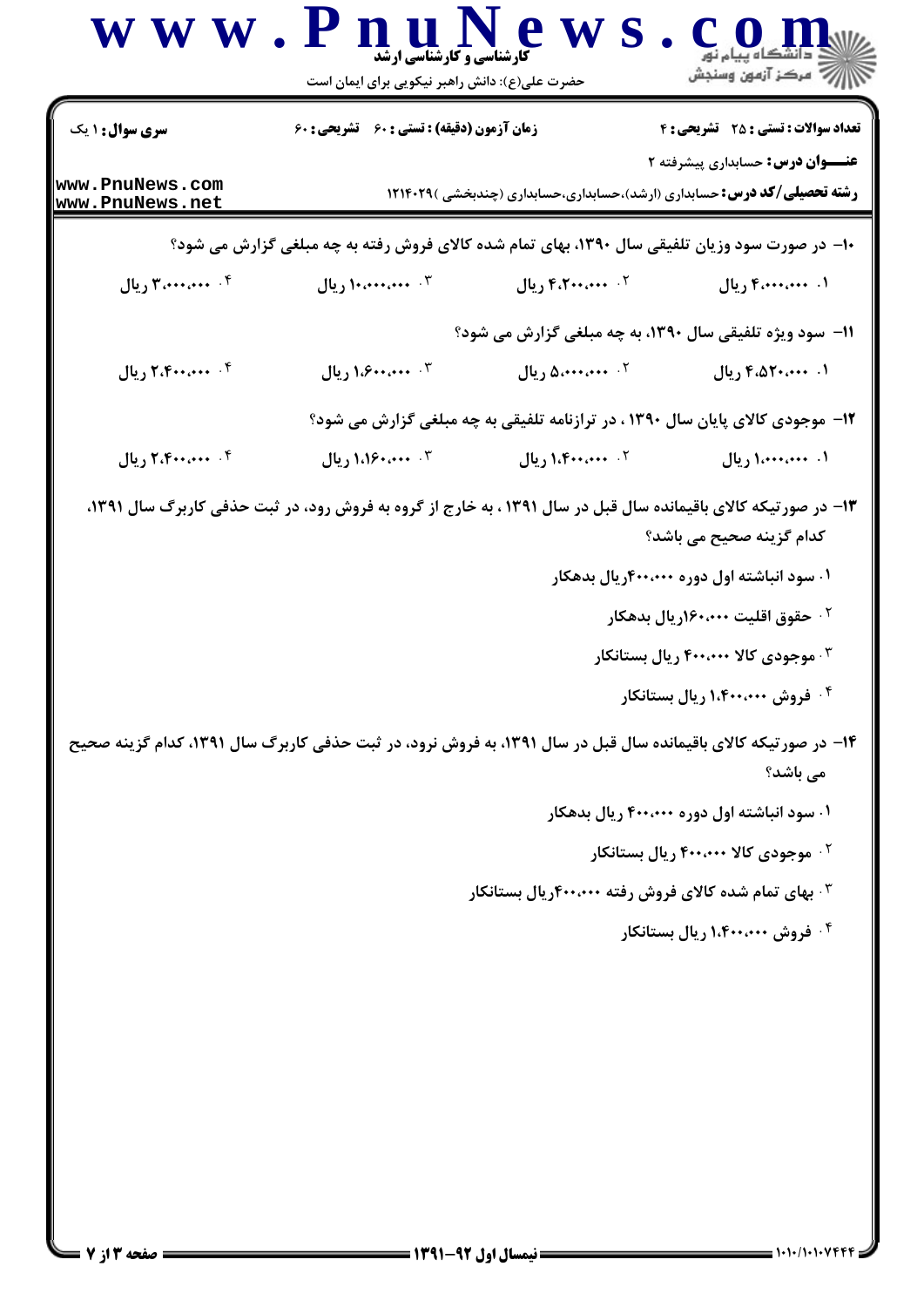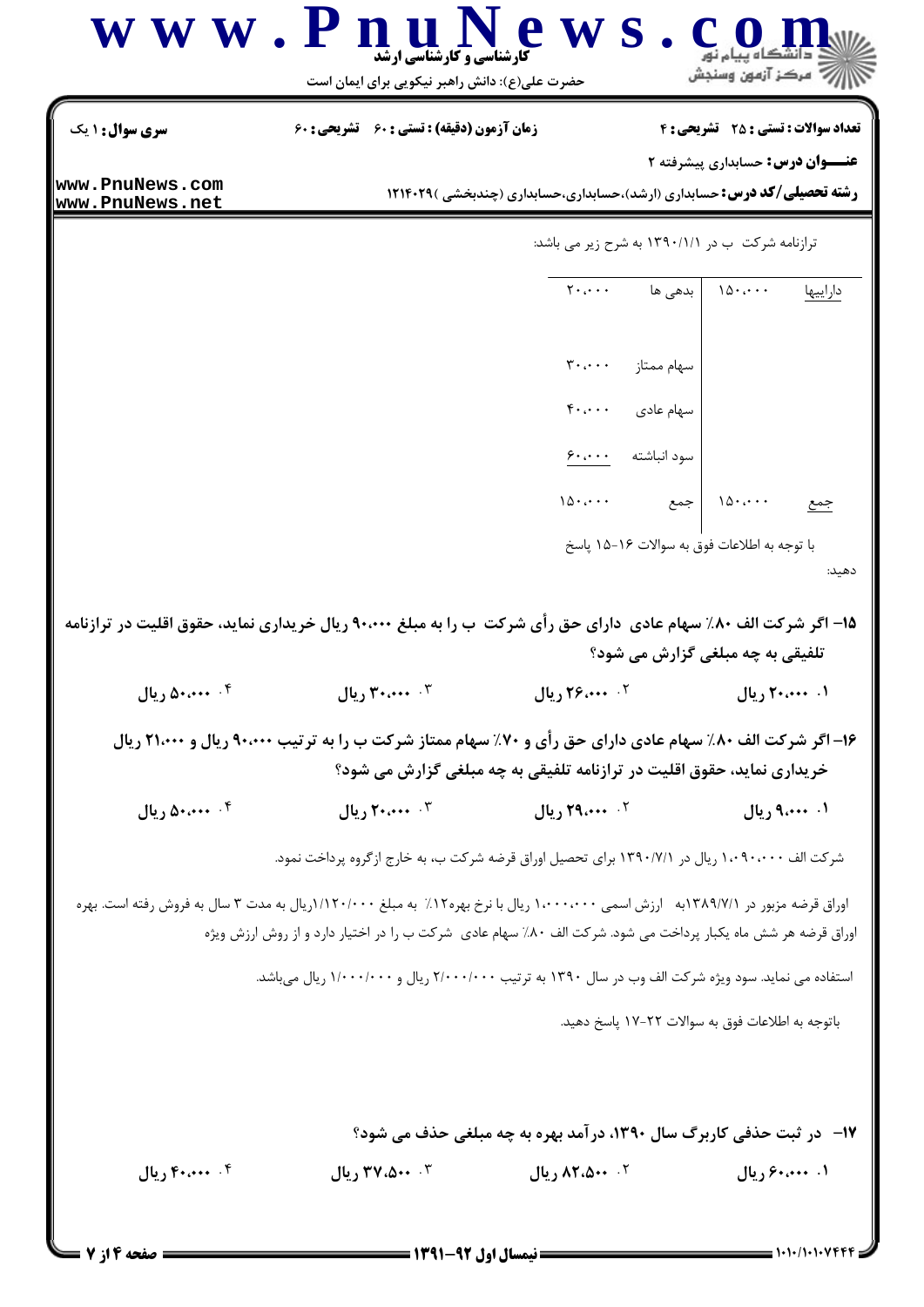|                                    | <b>کارشناسی و کارشناسی ارشد</b><br>حضرت علی(ع): دانش راهبر نیکویی برای ایمان است                                |                                                                                   | راز که مرکز آزمون وسنجش                               |
|------------------------------------|-----------------------------------------------------------------------------------------------------------------|-----------------------------------------------------------------------------------|-------------------------------------------------------|
| <b>سری سوال : ۱ یک</b>             | زمان آزمون (دقیقه) : تستی : 60 تشریحی : 60                                                                      |                                                                                   | <b>تعداد سوالات : تستی : 25 ۔ تشریحی : 4</b>          |
| www.PnuNews.com<br>www.PnuNews.net |                                                                                                                 | <b>رشته تحصیلی/کد درس:</b> حسابداری (ارشد)،حسابداری،حسابداری (چندبخشی )۲۱۴۰۲۹     | <b>عنـــوان درس:</b> حسابداری پیشرفته ۲               |
|                                    |                                                                                                                 | 18- در ثبت حذفی کاربرگ سال ۱۳۹۰، هزینه بهره به چه مبلغی حذف می شود؟               |                                                       |
| ۰۴ ۴۰،۰۰۰ ريال                     | ۰۳ ۴۷،۵۰۰ ریال                                                                                                  | ۰۲ ۸۰،۰۰۰ ریال                                                                    | ۰۱ ۶۰،۰۰۰ ریال                                        |
|                                    |                                                                                                                 | ۱۹- سود(زیان) تعبیر بازخرید اوراق قرضه به چه مبلغی در کاربرگ سال ۱۳۹۰ ثبت می شود؟ |                                                       |
|                                    | <b>۱۰،۰۰۰ ۰۲ ریال سود بازخرید</b>                                                                               |                                                                                   | ۰. ۱۰،۰۰۰ ریال زیان بازخرید                           |
|                                    | ۰۴ ۲۰،۰۰۰ ریال سود بازخرید                                                                                      | ۰۳ ۲۰،۰۰۰ ریال زیان بازخرید                                                       |                                                       |
|                                    | <b>۲۰</b> - در ثبت حذفی کاربرگ سال ۱۳۹۰ حساب سرمایه گذاری در اوراق قرضه به چه مبلغی حذف می شود؟                 |                                                                                   |                                                       |
| ۰۴ ۱،۰۷۰،۰۰۰ ریال                  | ۰۳ ۱،۰۶۷،۵۰۰ ریال                                                                                               | 1. 1. 1. 1. 1. 1. ريال                                                            | ۰۱ ۱٬۰۹۰٬۰۰۰ ریال                                     |
|                                    |                                                                                                                 | <b>۲۱</b> - سود ویژه تلفیقی سال ۱۳۹۰، به چه مبلغی گزارش می شود؟                   |                                                       |
| ۰۴ ۲،۷۹۲،۰۰۰ ريال                  | ۲. ۲،۷۹۴،۰۰۰ ریال                                                                                               | ۲. ۲،۸۱۲،۰۰۰ ریال                                                                 | ۰۱ میلم ۲،۰۰۰،۰۰۰ ریال                                |
|                                    | ۲۲- در ثبت حذفی کاربرگ سال ۱۳۹۰ حساب اوراق قرضه پرداختنی به چه مبلغی حذف می شود؟                                |                                                                                   |                                                       |
| ۰۴ منه ۱،۰۶۰ ريال                  | ۰۳ مند ۱،۰۹۰،۰۰۰ ریال                                                                                           | <sup>1.</sup> ۱٬۲۰٬۰۰۰ ریال                                                       | ۰۱ میلی ۱٬۰۰۰٬۰۰۰ ریال                                |
|                                    |                                                                                                                 | شرکت االف ۸۰٪ سهام شرکت ب را در ابتدای سال ۱۳۹۰ به ارزش دفتری تحصیل نمود.         |                                                       |
|                                    | شرکت ب در طی سال ۹۰، زمینی به بهای تمام شده ۱۰۰،۰۰۰،۰۰۰ ریال به مبلغ ۱۲۰،۰۰۰،۰۰۰ ریال به شرکت الف فروخت.        | با توجه به اطلاعات فوق به سوالات ۲۵–۲۳ پاسخ دهید.                                 |                                                       |
|                                    |                                                                                                                 | ۲۳- کدام گزینه در ارتباط با ثبت حذفی کاربرگ سال ۱۳۹۰، صحیح می باشد؟               |                                                       |
|                                    | <sup>۲</sup> ۰ زیان فروش زمین ۲۰،۰۰۰،۰۰۰ ریال بدهکار                                                            | ۰۱ سود فروش زمین ۲۰،۰۰۰،۰۰۰ ریال بدهکار                                           |                                                       |
|                                    | ۰۴ زمین ۱۲۰،۰۰۰،۰۰۰ ریال بستانکار                                                                               | سود فروش زمین ۲۰،۰۰۰،۰۰۰ ریال بستانکار $\cdot$                                    |                                                       |
|                                    | ۲۴- در صورتیکه شرکت الف ،زمین خریداری از شرکت ب را در سال ۱۳۹۱ به مبلغ ۱۴۰٬۰۰۰٬۰۰۰ ریال به خارج از گروه بفروشد، | کدام گزینه در ارتباط با ثبت حذفی کاربرگ سال ۱۳۹۱، صحیح است؟                       |                                                       |
|                                    | ۰ <sup>۲</sup> سود فروش زمین ۲۰،۰۰۰،۰۰۰ ریال بستانکار                                                           |                                                                                   | ۰۱ سود فروش زمین ۲۰،۰۰۰،۰۰۰ ریال بدهکار               |
|                                    | ۰۴ سود انباشته اول دوره ۲۰،۰۰۰،۰۰۰ ریال بدهکار                                                                  |                                                                                   | سود انباشته اول دوره ۲۰۰،۰۰۰،۰۰۰ریال بستانکار $\cdot$ |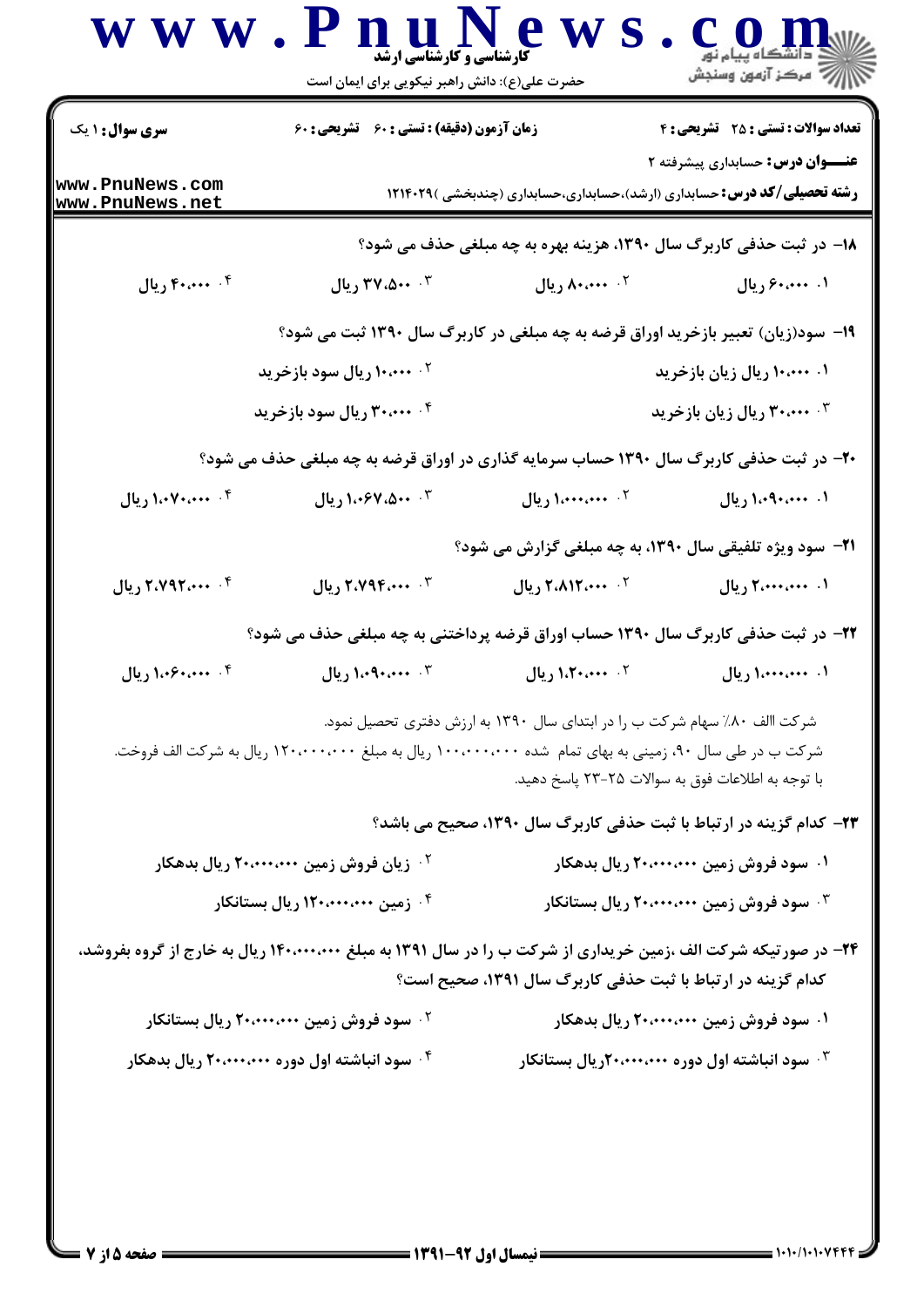| www.PnuNews<br>حضرت علی(ع): دانش راهبر نیکویی برای ایمان است                                                   | <b>گارشناسی و گارشناسی ارشد</b> |                  | رُرِ ۖ مرڪز آزمون وسنڊش                                                                                                  |  |
|----------------------------------------------------------------------------------------------------------------|---------------------------------|------------------|--------------------------------------------------------------------------------------------------------------------------|--|
| زمان آزمون (دقیقه) : تستی : 60 ٪ تشریحی : 60<br><b>سری سوال :</b> ۱ یک                                         |                                 |                  | <b>تعداد سوالات : تستی : 25 ۔ تشریحی : 4</b>                                                                             |  |
| www.PnuNews.com<br>www.PnuNews.net                                                                             |                                 |                  | <b>عنـــوان درس:</b> حسابداری پیشرفته ۲<br><b>رشته تحصیلی/کد درس:</b> حسابداری (ارشد)،حسابداری،حسابداری (چندبخشی )۲۱۴۰۲۹ |  |
| ۲۵- در صورتی که شرکت الف در سال ۱۳۹۱، زمین را نگهداری نماید، کدام گزینه در ارتباط با ثبت حذفی کاربرگ سال ۱۳۹۱، |                                 |                  | صحیح می باشد؟                                                                                                            |  |
| <sup>۲.</sup> سود انباشته اول دوره ۱۶،۰۰۰،۰۰۰(ریال بدهکار                                                      |                                 |                  | ۰۱ سود انباشته اول دوره ۲۰،۰۰۰،۰۰۰ ریال بدهکار                                                                           |  |
| ۰۴ سود فروش زمین ۲۰،۰۰۰،۰۰۰ ریال بستانکار                                                                      |                                 |                  | خقوق اقلیت ۴٬۰۰۰٬۰۰۰ ریال بستانکار $\cdot$                                                                               |  |
|                                                                                                                | سوالات تشريحي                   |                  |                                                                                                                          |  |
| ۲،۵۰ نمره                                                                                                      |                                 |                  | ا- شرکت محمد ۸۰٪ سهام دارای حق رای شرکت مهدی را در ابتدای سال ۱۳۹۰ به مبلغ ۲۸۵،۰۰۰ ریال تحصیل                            |  |
|                                                                                                                |                                 |                  | نمود . خلاصه اطلاعات ترازنامه دو شرکت در تاریخ تحصیل به شرح زیر می باشد:                                                 |  |
|                                                                                                                | شركت<br>مهدى                    | شر کت<br>محمد    | شرح                                                                                                                      |  |
|                                                                                                                | 10                              | $W \cdot \cdots$ | دارایی های جاری                                                                                                          |  |
|                                                                                                                | $T^*$                           | $V \cdot \cdots$ | زمین                                                                                                                     |  |
|                                                                                                                | $T$ $\cdot$                     | V9               | ساختمان و تجهیزات                                                                                                        |  |
|                                                                                                                |                                 | <b>TAD</b>       | سرمایه گذاری در سهام شرکت                                                                                                |  |

در تاریخ تحصیل زمین شرکت مهدی ۱۰،۰۰۰ ریال و ساختمان و تجهیزات ۳۰،۰۰۰ ریال بیش از ارزش دفتری می باشد. ارزش منصفانه سایر دارایی ها و بدهی ها با ارزش دفتری برابر می باشد. ساختمان و تجهیزات طی ۵ سال و سرقفلی طی ۱۰ سال مستهلک می گردد. مطلوبست: انجام ثبت های حذفی کاربرگ در ابتدای سال ١٣٩٠ تهیه کاربرگ تلفیقی به روش خرید

 $F9...$ 

 $19...$ 

 $\mathbf{y} \cdot \mathbf{y} \cdot \mathbf{y}$ 

 $\mathcal{L}$ 

 $F9...$ 

 $\frac{1}{2}$ 

 $1.710...$ 

 $T \cdot \Delta \cdots$ 

 $9......$ 

 $\gamma$ ...

 $T1$ ....

 $1.710...$ 

مهدى

جمع

جمع

بدهی های جاری

سهام عادی سود انباشته

اوراق قرضه پرداختنی